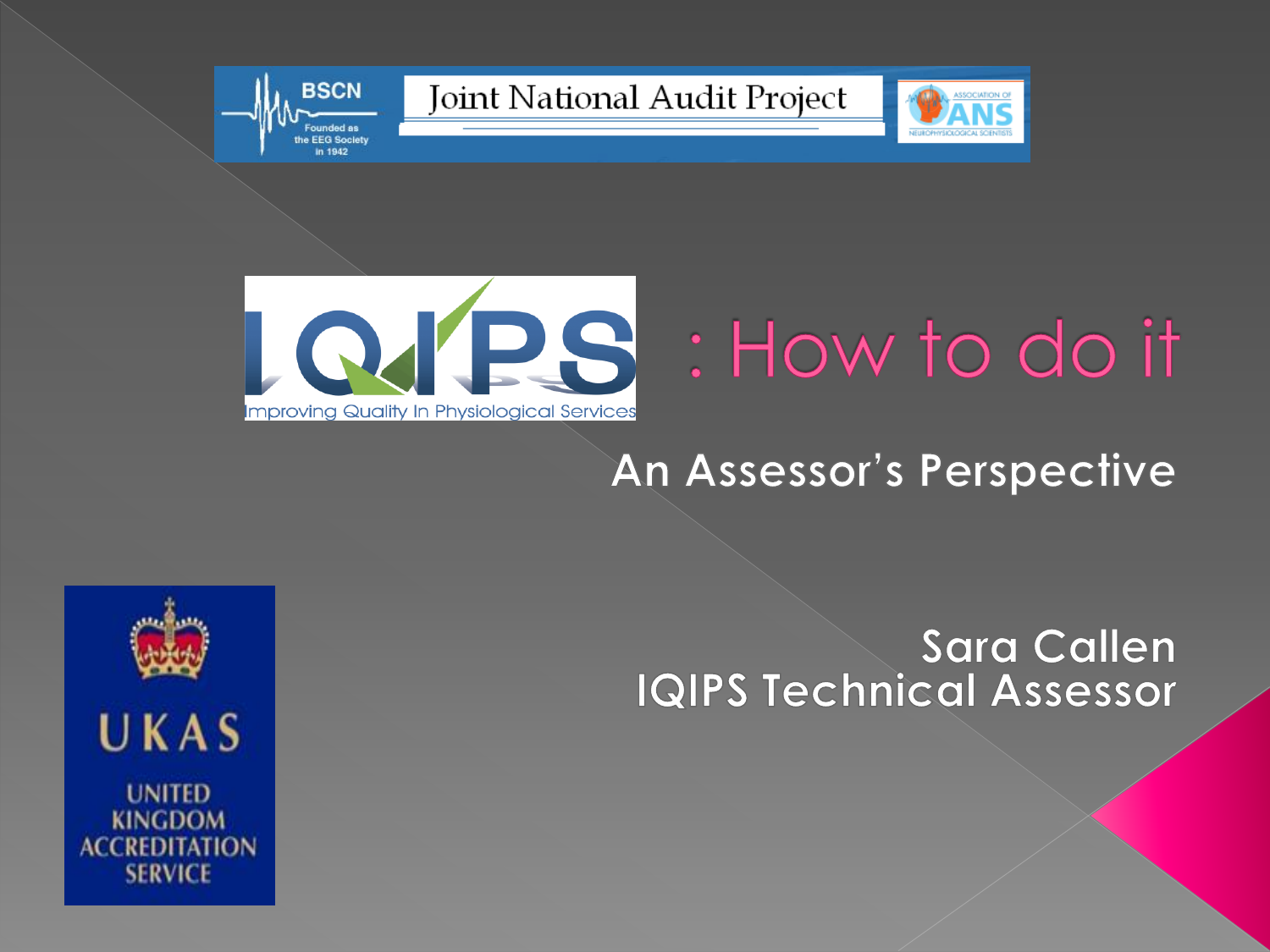### How to become an IQIPS Independent Technical Assessor  $($ ITA)

#### Why

- › Passionate about Quality
- › Knowledge and experience of range of techniques and investigations
- › Raising the profile of Neurophysiology
- › Great for CPD!

#### **O** How

- › Application to UKAS
	- Via UKAS Physiological Services accreditation (IQIPS) page; Apply to be an IQIPS Assessor
- One-day Pre-training Workshop
- 2-day Assessor Training Course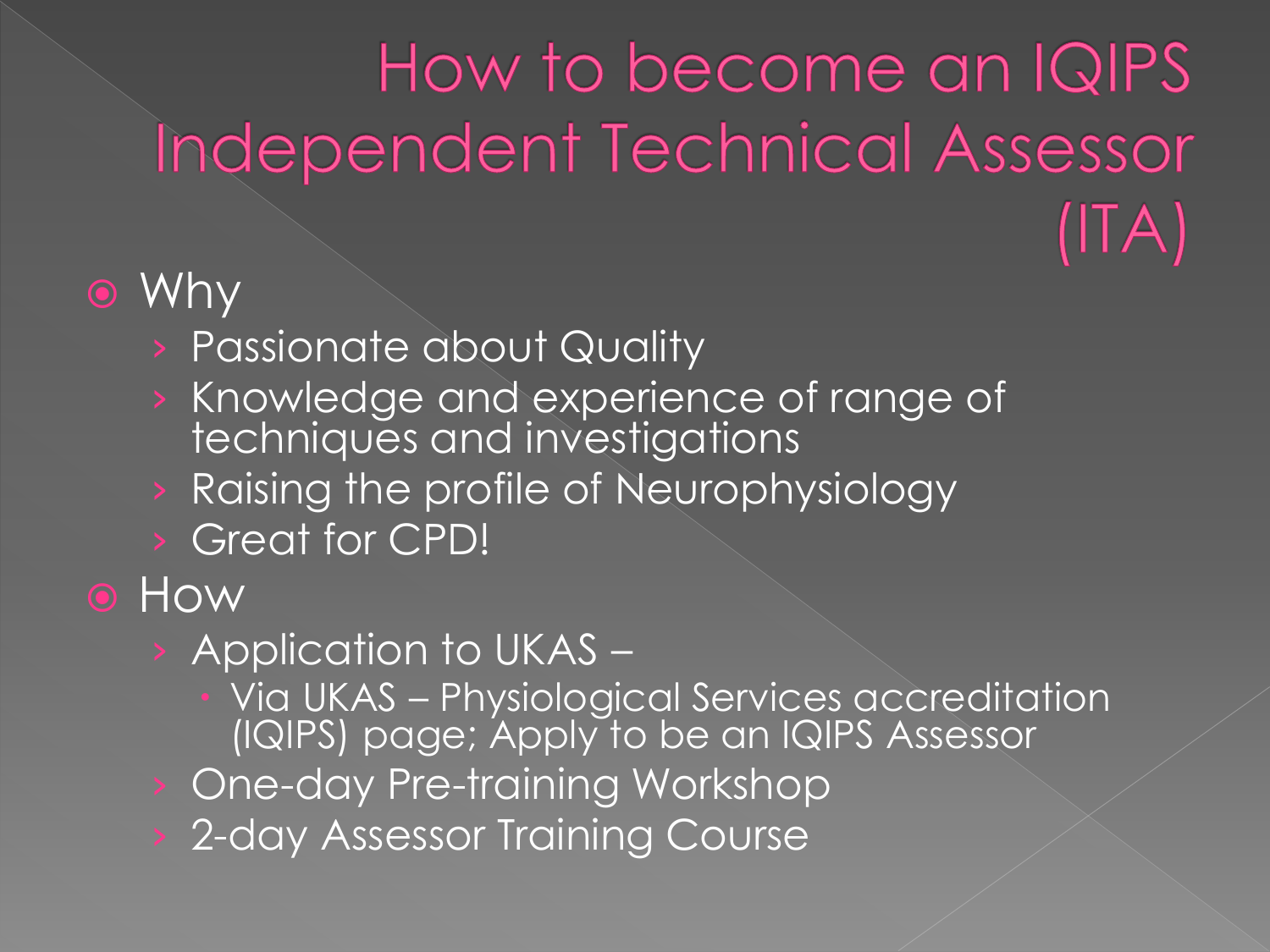# **Standards and Criteria**

#### **•** Domains

- › Patient Experience
- › Facilities, Resource and Workforce
- › Safety
- › Clinical
- Standards between 5 and 9/domain Criteria – between 4 and 9/standard

SAIT - Self Assessment Improvement Tool

**• Documentation**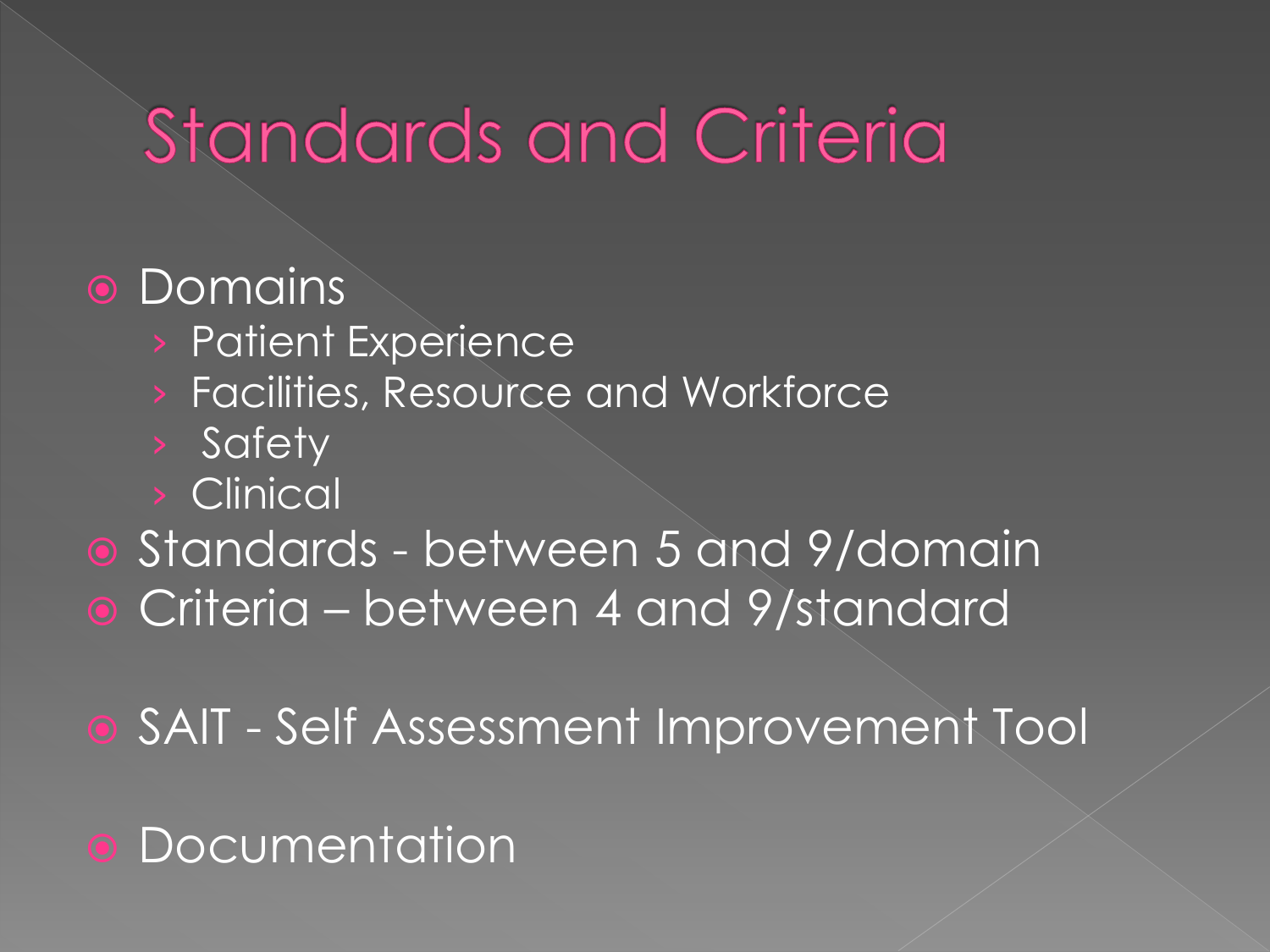## Crucial core factors

### **• Ownership**

- 'Corporate' style
	- › Trust logos where appropriate; service logo?
	- › Consistent style/layout

### **• Compliance**

- Need to show that staff/service work to the standards set/stated
- Evidence, evidence, evidence!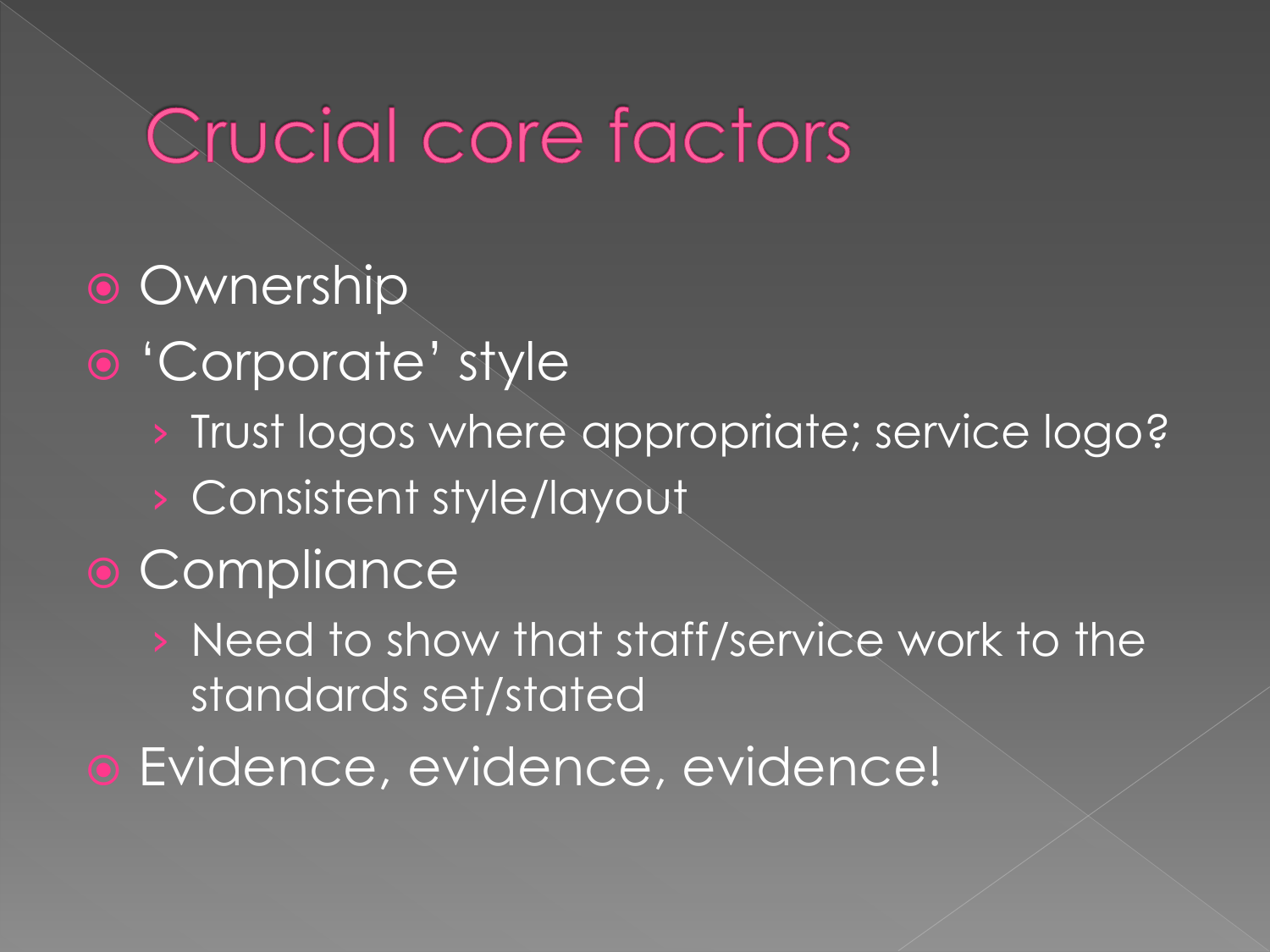### Assessment on-site visit

### • Team composition

- › Assessment manager
- › Lay Assessor
- › Technical assessors
- **•** Aims
	- On-site check of hard-copy documentation
	- Observation of practice
	- Conversations with staff and patients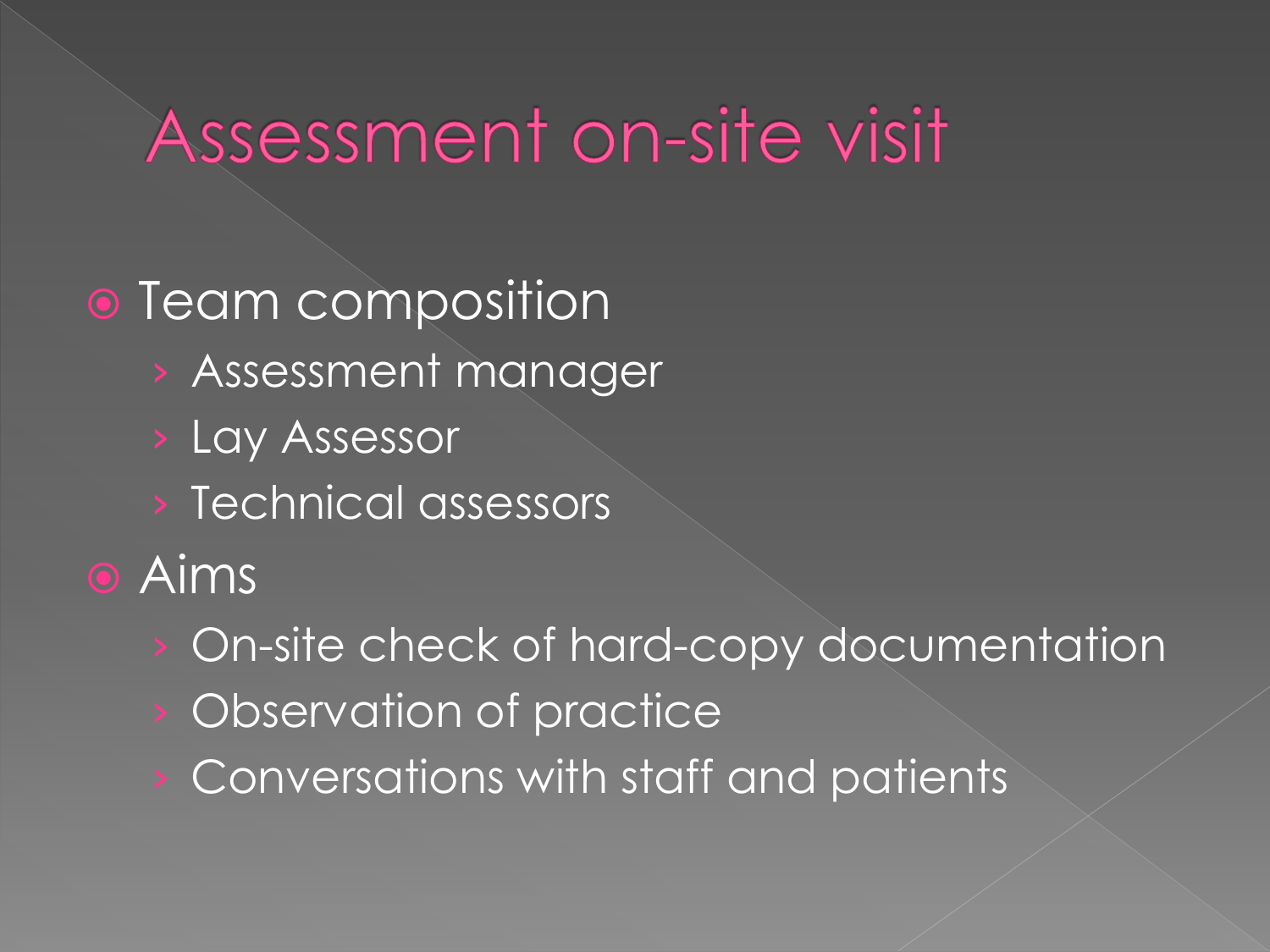### Assessment visit

### Who looks at what

- › Assessment Manager documents which support 'Systems of work'; currency of documentation
- › Lay Assessor environment; patients' **perceptions**
- › Technical Assessors clinical practice, staff understanding, involvement and awareness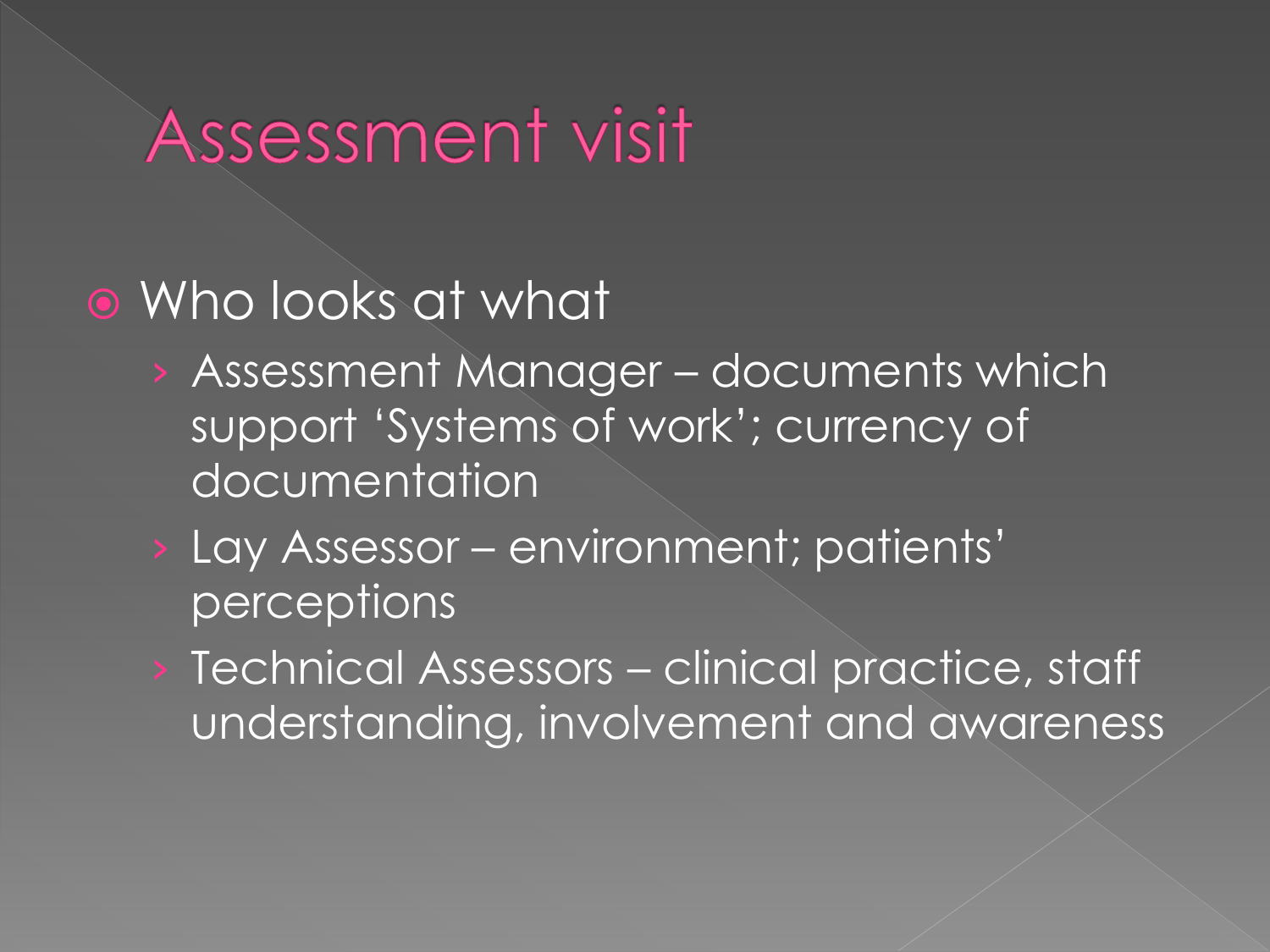## My experience so far

#### • 2 services accredited

Quality - setting the benchmark

Benefits – for the applicants; for me!